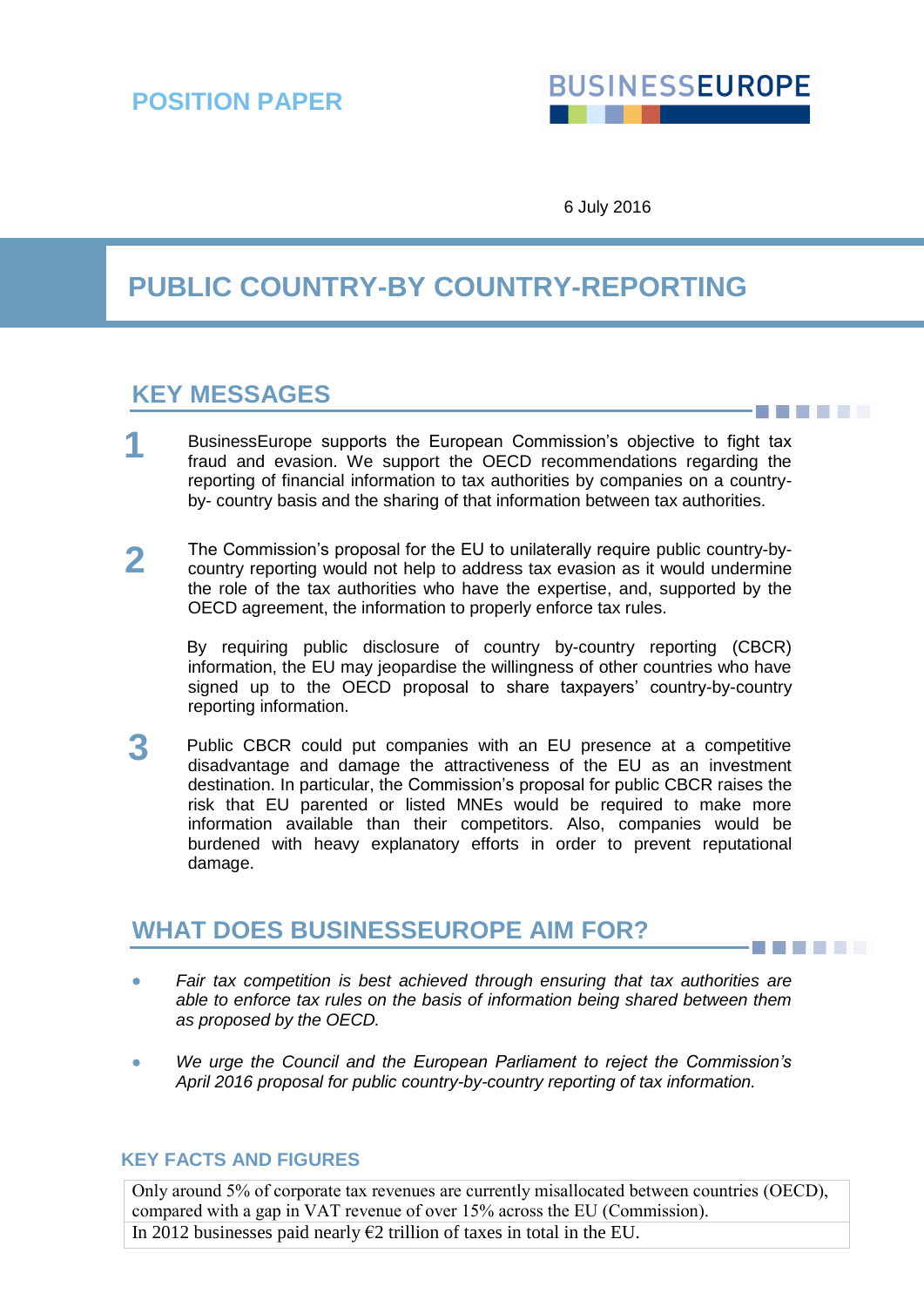

6 July 2016

### **PUBLIC COUNTRY-BY-COUNTRY REPORTING**

SUPPORTING THE FIGHT AGAINST TAX FRAUD AND EVASION

BusinessEurope supports the European Commission's objective to fight tax fraud and tax evasion as these create competitive distortions at the expense of the vast majority of businesses who pay their taxes in full.

BusinessEurope and its members have actively engaged with the OECD Base Erosion and Profit Shifting (BEPS) project. We have viewed BEPS as an opportunity to improve the architecture of international taxation in the age of globalisation and therefore promote open markets and investment across borders. We support the principle that businesses should pay taxes in line with where actual profits are generated, and support the OECD recommendation that companies should report financial information on a country-by-country basis to tax authorities and that this information can be shared between the tax authorities.

#### **EU Commission proposal for public country-by country reporting risks distorting competition, damaging EU competitiveness and being disproportionate**

We are concerned by the proposal made by the Commission on 12<sup>th</sup> April 2016<sup>1</sup> for the EU unilaterally to implement public country-by-country reporting. We believe that requiring country-by-country information to be made public is a cure that is worse than the disease. It could distort competition as the requirement would only apply to EU companies (or companies with an EU presence). Companies required to report publicly may be forced to provide insight into their business strategies that competitors may not otherwise be able to discern.

Implementation of the Commission's proposals as they are could therefore damage the attractiveness of the EU as an investment destination for FDI, ultimately reducing overall levels of corporate tax receipts and growth in the EU.

In particular, businesses should pay tax on the basis of clear rules set down by government and applied and enforced consistently by tax authorities. Introducing public pressure based on country-by-country information regarding levels of income and taxes companies´ pay creates potential uncertainty for businesses operating in the EU. Companies without an EU presence are not subject to similar rules.

1

 $1$  European Commission, proposal for a directive amending directive 2013/34/EU as regards disclosure of income tax information by certain undertakings and branches.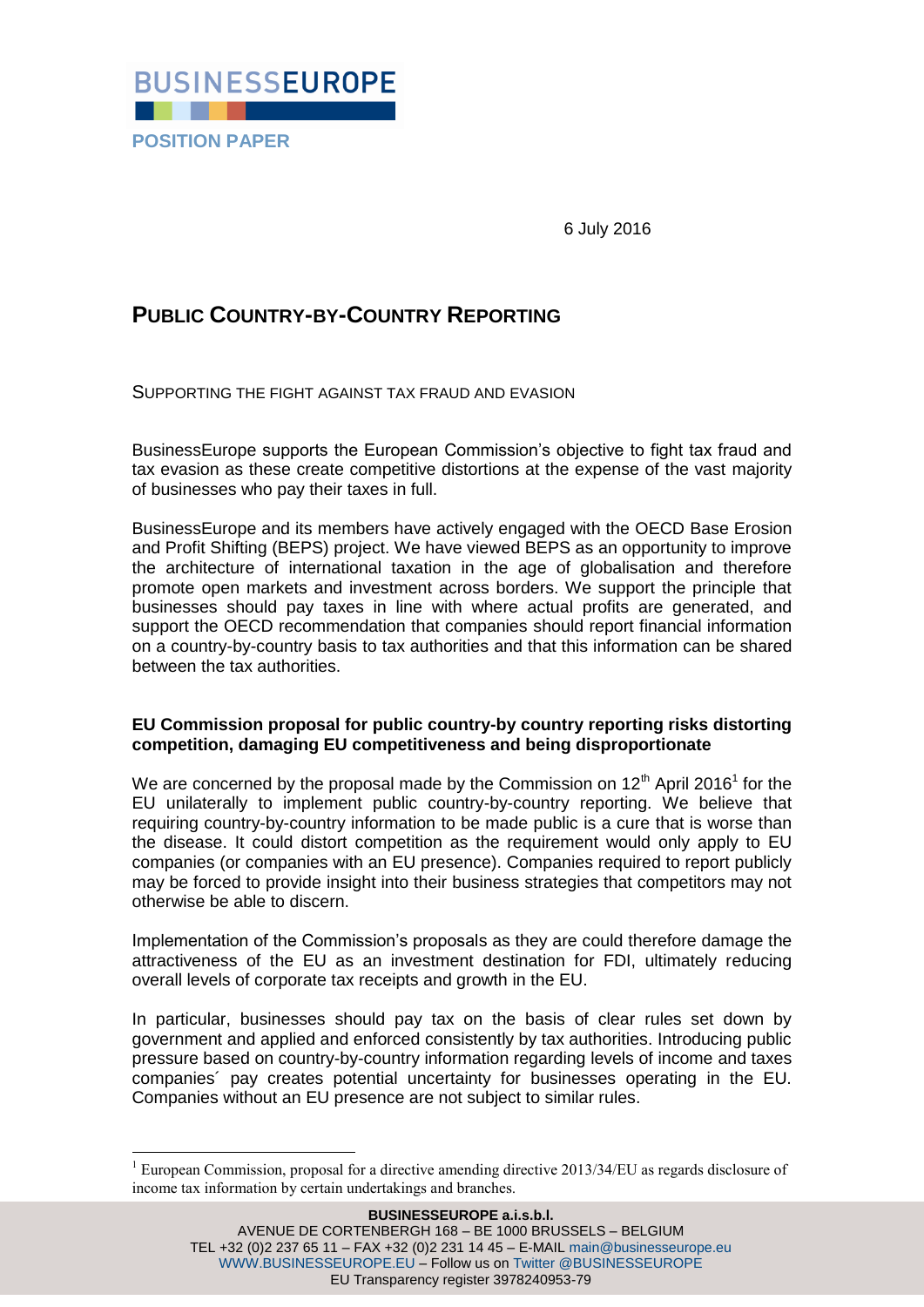

The Commission's proposal is disproportionate in relation to the observed size of the problem. The OECD calculates that only around 5% of corporate tax revenues are currently misallocated between countries. This compares with a gap in VAT revenue for example of over 15% across the EU, according to the European Commission. Moreover, we estimate that businesses paid nearly €2 trillion of taxes in total the EU in 2012.

This is particularly the case considering that there are already a number of burdens placed on companies to make non-financial information public, such as the Directive on non-financial information (2013/34/EU), with new proposals adding to the administrative burden for companies operating in the EU.

#### **Public reporting would not lead to an informed discussion on corporate taxationand would not enhance tax authorities' ability to asses tax risk**

Public reporting risks undermining the role of tax authorities in enforcing tax rules, given the implication of the Commission's proposal that tax authorities alone are not capable of playing this role. We also believe that public country-by-country reporting would not support an informed discussion of companies' tax liabilities. A proper assessment of companies' tax positions requires full access to accounts and business information, which is clearly not appropriate for public disclosure given commercial confidentiality concerns. Companies whose tax-related information is subject to potential misinterpretation and manipulation face potential reputational harm and/or may be required to devote significant resources to responding to incorrect/misleading reporting on their tax positions in the media and questions from shareholders, NGOs and others..

Tax authorities are equipped with the knowledge and have access to the information to be able to assess a company's tax position, and it is solely within the remit of the tax authorities to make such assessments. The Commission's proposal would not enhance the tax authorities' ability to do their job.

Drawing conclusions from the data in the country-by-country reports, together with other publicly available information, risks an incomplete and misguided interpretation by members of the public, the media, NGOs, etc. For example, a company's tax liabilities may have been reduced as a result of significant levels of research and development which some governments support through their tax systems. Relatively low tax payments may also occur in a given year despite high profitability as a result of a company carrying over losses from a previous year.

Moreover, income taxes, which are the only taxes reported for country-by-country purposes, are not the only source of corporate tax revenue for governments. Companies pay significant amounts in VAT, employment taxes and other taxes, without necessarily a direct connection to the amount of income tax paid.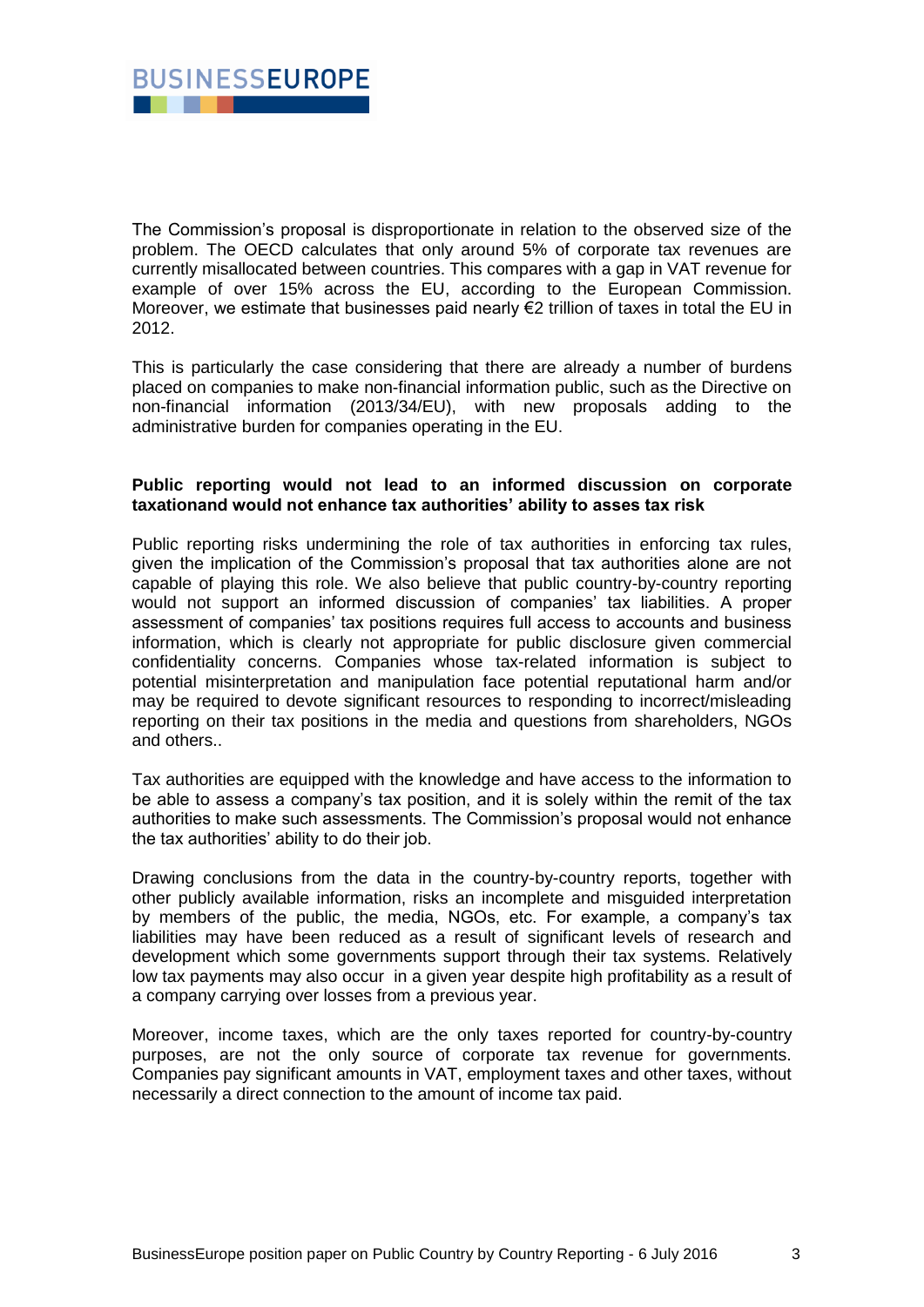

#### **Making information public could jeopardise information sharing between countries**

The OECD studied country-by-country reporting at length as part of its BEPS Action Plan 13 and determined that country-by-country reports should be filed with tax authorities to be used for tax risk assessment and should be kept confidential. Requiring public country-by-country reporting of tax related information to be included in the country-by-country reporting provided to the tax authorities effectively destroys the principle underpinning the BEPS agreement that taxpayers´ information is protected. It is clearly contrary to the information exchange mechanism established in Article 26 of the OECD Model Agreement according to which all information relevant to tax affairs of a specific country is considered secret and shall only be disclosed to qualifying persons of authorities concerned with tax administration.

The OECD has called on the EU not to jeopardise the agreement reached after two laborious years of negotiations. Certain EU Member States have expressed concern that a public country-by-country reporting requirement would likely violate their domestic privacy laws. The United States has on several occasions expressed confidentiality concerns in relation to sharing country-by-country information with foreign governments. Should this information be made public, the United States has indicated it would cease all exchanges of information with other tax authorities.

#### **The current proposals would be almost impossible for businesses to comply with in practice**

The data-set provided by businesses under OECD BEPS Action Plan 13 is to be used solely by tax authorities to perform a high level risk assessment related to transfer pricing, other BEPS-related risks and for economical and statistical analysis purposes. The data can be based on different sources according to BEPS. This allows for a degree of flexibility in the presented data for the reporting company. The information is to be sent to the tax authorities within 12 months of the ending of the fiscal year.

No reporting standard is mandated in the proposal for public country-by-country reporting by the EU. Further, it is not clear when the information is to be made public. The impression is however that the information is to be published at the same time as the annual/consolidated accounts. If the information is to be published at the same time as the annual/consolidated accounts, companies might not be able to use the information to be provided to the tax authorities. Therefore a second set of data might have to be provided in order to fulfil the reporting requirements.

This will lead to a significant increase in the administrative burden for companies that is not acceptable. BusinessEurope therefore believes that the date for publication should be aligned with OECD BEPS Action 13.

If the EU nevertheless proceeds with the current proposal, new reporting obligations should be practical with a minimum additional compliance burden. If the information is to be provided at same time as the annual/consolidated accounts, then the reporting entity must be able to collect the data in a flexible and efficient way.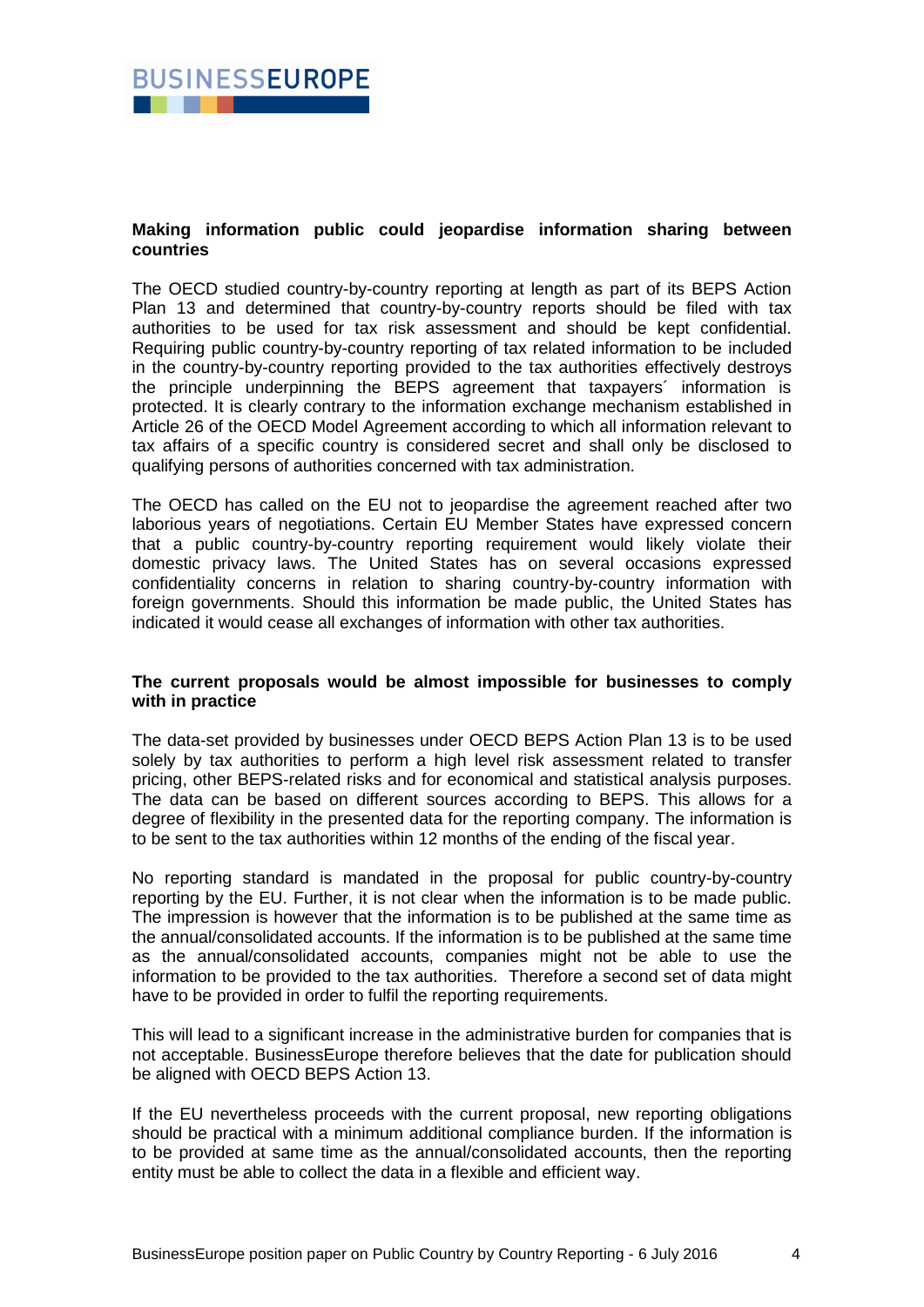

In that respect we welcome the proposal by Commission to not define the reporting regime to be used when determining the "profit or loss before income tax" as required by Article 48(c) Nr. 2 (d) of the proposed directive, in line with the flexibility allowed for according to OECD BEPS Action Plan 13. This enables companies to choose the best available information. Companies may then report "profit or loss before income tax" either on the basis of their local tax regime, local GAAP reporting or profit or loss as derived from IFRS accounting.

However, the concern remains that presenting this information in conjunction with the required information of the amount of income tax accrued and paid (Article 48(c) Nr. 2 (e) & (f)) will cause confusion as it relates to figures that cannot be put in relation to each other without extensive narrative information and a reconciliation. As a minimum, deferred taxes must be included within the information concerning accrued taxes in order to provide a sound and comprehensive report.

Furthermore, drawing a comparison with the country-by-country requirements for banks under the EU Capital Requirement Directive IV (Directive 2013/36/EU), the additional data elements that are requested in the proposal for public country-by-country reporting should be more limited. Transparency has been served with the six data elements included in the public country-by-country obligation for banks. Banks are not required to publish data for income tax paid and accumulated earnings. Because of timing differences and certain tax facilities like loss carry forward and carry back, information about income tax accrued will provide the public better information than income tax paid. As the other reportable data will concern only the applicable fiscal year, the information about accumulated earnings also has limited value. Thus, aligning the proposal for article 48c of the amended EU Accounting Directive with the EU Capital Requirements Directive IV would require items (f) and (g) to be removed, without compromising the objective to provide more transparency. The requirement to publish the items listed in Article 48c (f) and (g)) should therefore be dropped. Instead a geographical country segmentation of taxable profits (or losses), tax expenses or tax income, current taxes and deferred tax liabilities and deferred tax assets based on the tax information already provided in the consolidated financial report – taking full account of the current country-by-country reporting obligations for banks and the oil and gas and extractive industry – would be a way to go. In this respect, auditors would already be involved with the audit of the underlying information.

Based on this, the requirement to explain material discrepancies between income tax paid and income tax accrued should also be withdrawn. This requirement is not in the OECD BEPS Action Plan 13. Imposing such a requirement would add a significant administrative burden on entities that is not demanded by tax authorities.

Also, although it appears that the auditor's statement requirement for public country-bycountry is one that states that a public country-by-country report has been created and made available on the website, there is a risk that auditors would want to audit the content of the report too. An audit requirement adds to the administrative burden, will be very costly and will not increase the comfort about the reported data as the source data has been subject to audit review already. The independent audit required under the proposed Article 48f of the amended EU Accounting Directive should therefore be removed.